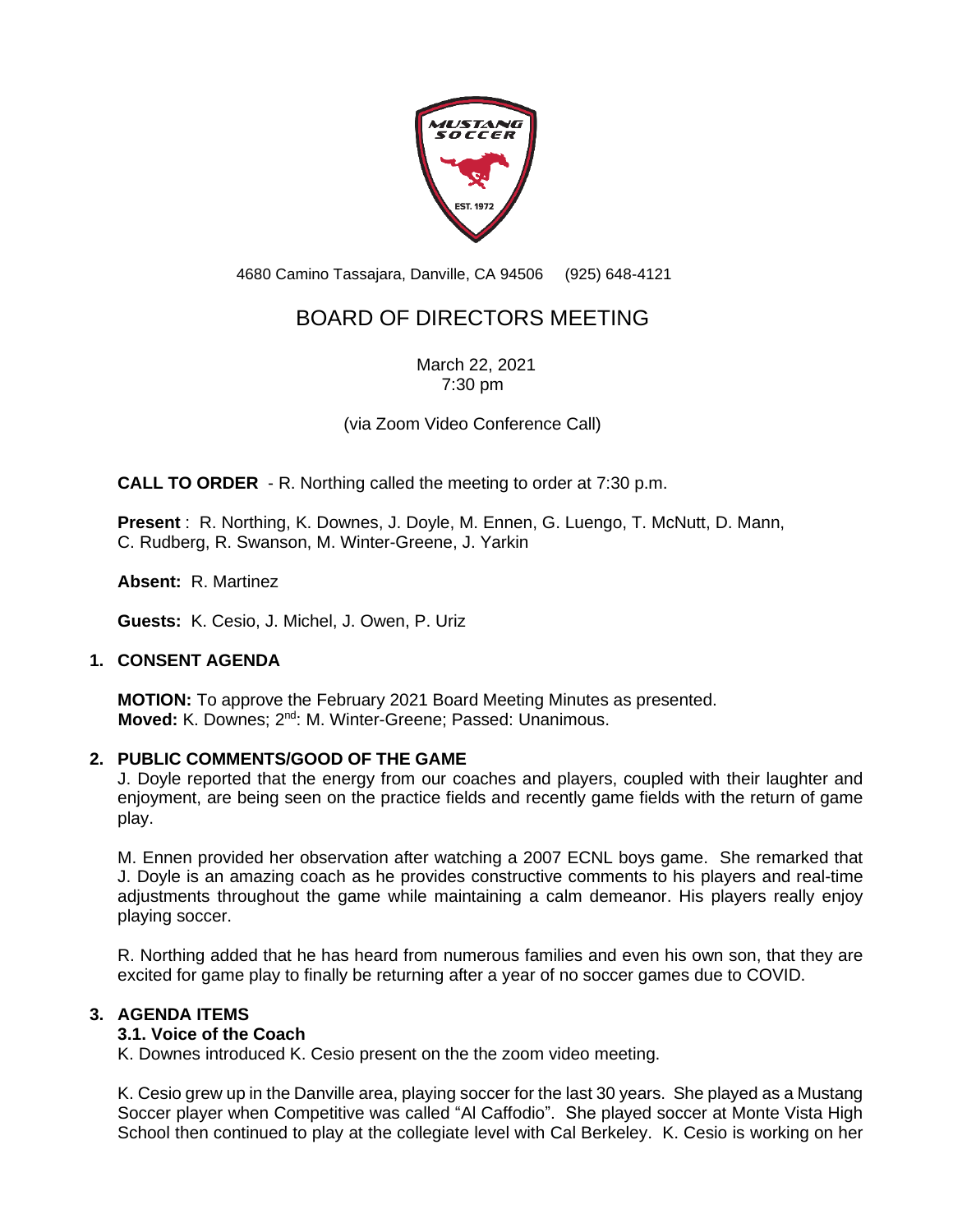fourth season as a Mustang Soccer competitive coach. For the seven years prior, she had been a Mustang volunteer coach for Recreation and Competitive Premier teams. In addition, she has coached the Women's Soccer team at Monte Vista for 11 years. She currently co-coaches the 2008 Red girls team with C. Lum. She enjoys co-coaching as it allows her freedom and flexibility to be with her own children on the weekends. It also provides two perspectives in relation to each player and the team as a whole. She feels that the Board and management have been doing a fantastic job during COVID by keeping Mustang Soccer open to provide a recreational outlet for our players.

K. Cesio was asked by the Board for suggestions in helping our coaches. She feels that a new challenge currently is happening with bringing in premier players into the current elite team practices. Elite teams finally are allowed to do more, such as getting up to speed as a team and return to game play. These premier player additions can be challenging with fieldspace as teams may now have 23-25 elite and premier players practicing on a quarter field space. Coaches are trying to observe and evaluate their own elite team players, and the premier player additions are adding a new dynamic to the practices. P. Uriz will re-examine the number of Comp Premier players per team/session and will determine if a few adjustments can be made to these elite/premier combined practice sessions. Since this new premier opportunity recently began, he will further discuss with J. Owen and the Age Group Directors.

K. Downes thanked K. Cesio for attending then she left the meeting.

# **3.2. Return to Play, Competitive and Rec Camps Update**

J. Doyle reported that teams are back on field, playing games with bordering counties.

Certain protocols were discussed relating to spectators and mask wearing. J. Yarkin informed that referees will not be mask wearer enforcers and the Board agreed. Mustang Soccer protocols for player mask wearing is as tolerable for the players. Now that we are returning to game play, a few suggestions included:

- New Field Signs for spectators detailing whether spectators are permitted or not; mask must be worn at all times; social distancing (3 feet/6 feet) must be observed
- Authority being present and identifiable during the games Board members may need to assist on weekends based upon future spectator game protocols
- Communication of expected behavior & COVID protocols communicated to all teams, especially visitor teams prior to game day (ie. email sent 72 hours prior to game to reinforce what protocols must be followed)
- Maintain the safety of our older referees

J. Yarkin, J. Doyle, D. Mann, and K. Downes meet in the near future to further discuss these protocols in the changing environment.

T. McNutt added that the same type of Competitive game protocols will be followed for the Recreational Division in the Fall season.

M. Ennen suggested that parents and players stay on the same side of field with the visiting team on the other field side.

T. McNutt added that Rec camps are continuing on a monthly basis. Approximately 200 players are attending the March Rec camps. The April Rec camp will begin on Monday, the 12<sup>th</sup>, the week following SRVUSD Spring Break.

#### **3.3. Registration Update, 2020/21 Fees Collections, Current Budget Status**

R. Nothing reported that current registration numbers are behind those from two years ago across the Divisions. There was a feeling that registrations would be slower, but with COVID restrictions easing, we should see more registrations occurring. Relating to fee collections, approximately 20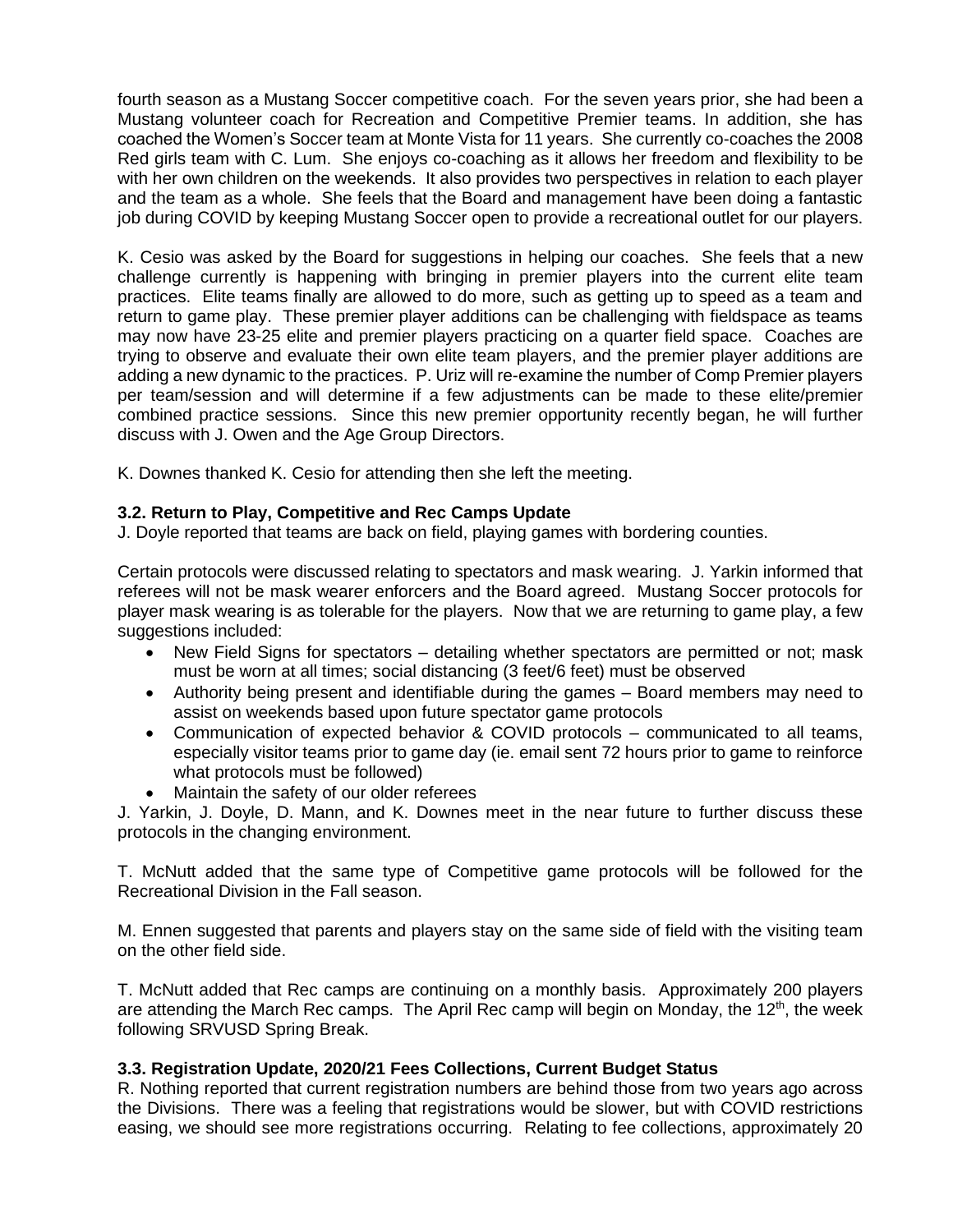families show outstanding program fee balances. This number had been much larger but with the collective efforts of F. Wilson, P. Uriz, J. Owen, J. Doyle and R. Martinez, it has been significantly reduced.

# **3.4. Sponsorship Update and Brainstorming**

R. Northing began discussion about future sponsorship opportunities. The Sponsorship subcommittee members, J. Doyle, D. Mann, R. Swanson, will be working together on this project. The first step in their plan is brainstorming ideas for a meaningful "rallying cry". Then the sub-committee will finalize "rallying cry" areas, develop return on investment for potential sponsors, then identify and recruit sponsors. The Sponsorship Committee's purpose is finding appropriate high-quality sponsors that reflect our brand in a positive way. There may be opportunities for single or multiple sponsors, by playing level (ECNL girls vs ECNL boys vs Comp Elite). In addition, conflict of interests will be examined and avoided where possible.

Several initial ideas were discussed for the "why" priorities. Some ideas included new fields, financial aid, coach recruitment, investment in technology, recreational coach education and MSC facilities improvements.

R. Northing requested that Board members provide their Top 3 Why priorities for Sponsorships by the end of the week.

# **4. COMMITTEE REPORTS**

**4.1. Honor the Game** Nothing to report.

# **5. OLD BUSINESS**

# **5.1. Multi-divisional Social Media communications**

R. Martinez, C. Rudberg, T. McNutt, and J. Yarkin are continuing to work on the marketing campaign. They will be having a meeting this week and will provide an update at the next Board meeting.

# **5.2. Competitive Elite & Premier Update**

Competitive Elite and Premier 2021/2022 season will be treated like a normal season with tryouts. Teams will not be kept the same as movement will occur amongst the teams and divisions.

# **5.3. Rec and RecPlus Update**

Nothing to add – see Agenda Item 3.2 above.

# **5.4. Equipment Update**

R. Swanson reported coach gear and soccer balls have been ordered. In addition, he is in process of organizing a coach gear distribution event in the coming weeks.

# **5.5. Referee Update**

Nothing to add – see Agenda Item 3.2 above.

# **5.6. Tournament Update**

G. Luengo provided a preliminary tournament plan:

- July (late) ECNL Invitational (U16/U17) to highlight our sophomore and junior soccer players
- August Stampede Tournament type event for competitive elite level players, possibly premier level included.
- Fall Tournament (U14/U15) soccer players as preparation for 2022 Invitational.